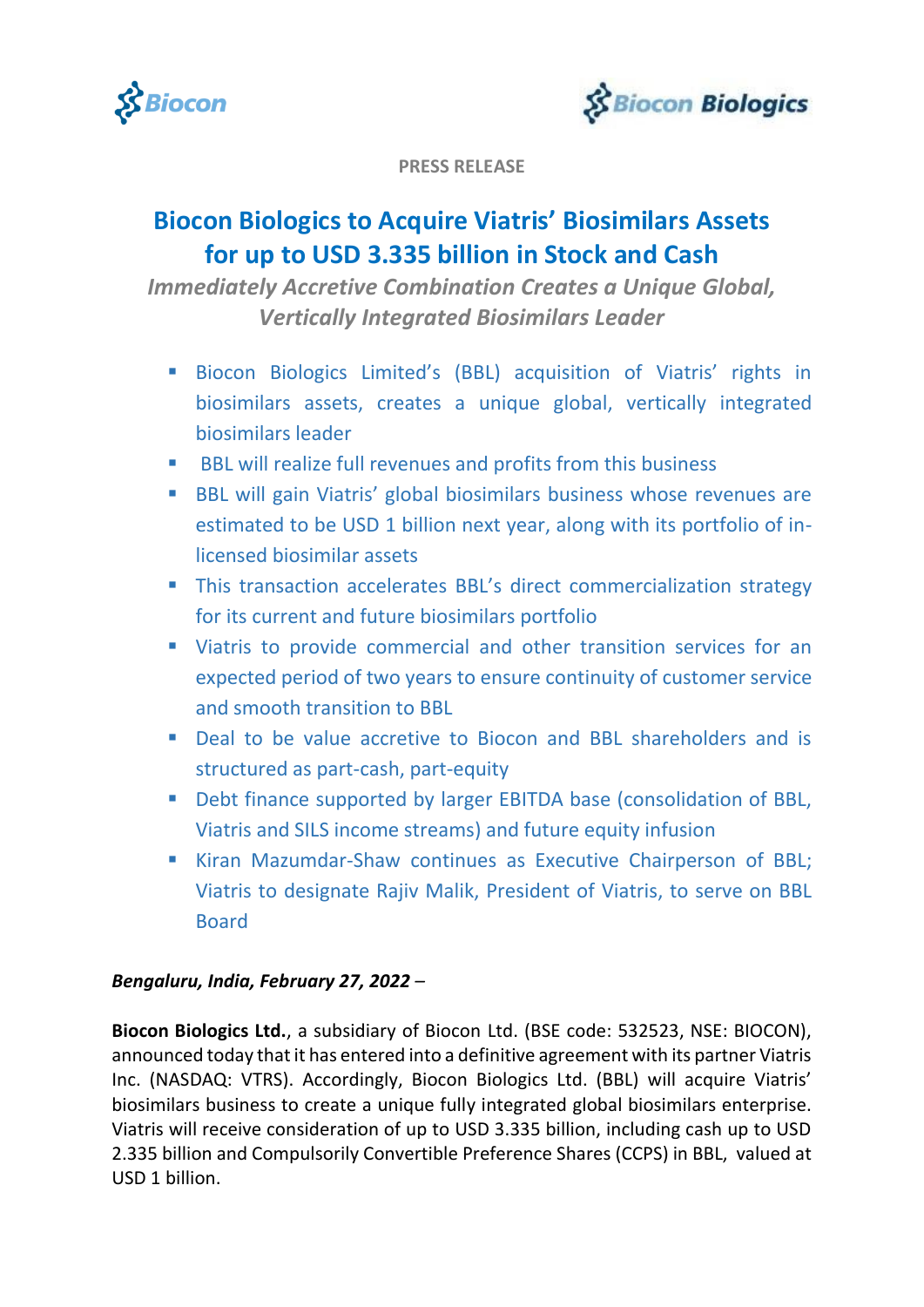



The Board of Directors of both companies have approved the transaction.

BBL will have a comprehensive portfolio comprising its current range of commercialized insulins, oncology and immunology biosimilars as well as several other biosimilar assets currently under development. BBL also has access to the vaccines portfolio through its previously announced partnership with Serum Institute Life Sciences (SILS).

### **Kiran Mazumdar-Shaw, Executive Chairperson, Biocon Biologics**, said: "*This*

*acquisition is transformational and will create a unique fully integrated, world leading biosimilars enterprise. Our long-standing global partnership with Viatris has enabled us to achieve many firsts, setting new benchmarks for the global biosimilars industry. This strategic combination brings together the complementary capabilities and strengths of both partners and prepares us for the next decade of value creation for all our stakeholders."* 

*"The deal will enable BBL to attain a robust commercial engine in the developed markets of U.S. & Europe and will fast-track our journey of building a strong global brand. It will also make us future-ready for the next wave of products. This development takes our partnership with Viatris to the next level to realize our shared purpose of impacting global health by providing affordable access to high quality essential and life -saving Biosimilar drugs,"* she added**.**

**Dr Arun Chandavarkar, Managing Director, Biocon Biologics,** said: *"By combining the biosimilars business of Viatris to create a global, vertically integrated business in BBL, we are confident of unlocking significant value for our stakeholders. This deal gives BBL full ownership of Viatris' rights in biosimilars assets, enabling us to recognize combined revenues and profits. To ensure a seamless transition and continued service to patients and customers, Viatris will provide commercial and other transition services to BBL for an expected period of two years."* 

*"This deal provides several advantages, including strategic agility and operational efficiencies, which will help us mitigate pricing pressures in a competitive global biosimilars landscape. We remain committed to sustainable growth with a strong financial profile, expanded geographical reach and continued investments in R&D to build a world-leading biosimilars franchise. We believe that as a fully integrated global company, we will be able to enhance patient access and reduce healthcare inequities worldwide,"* he added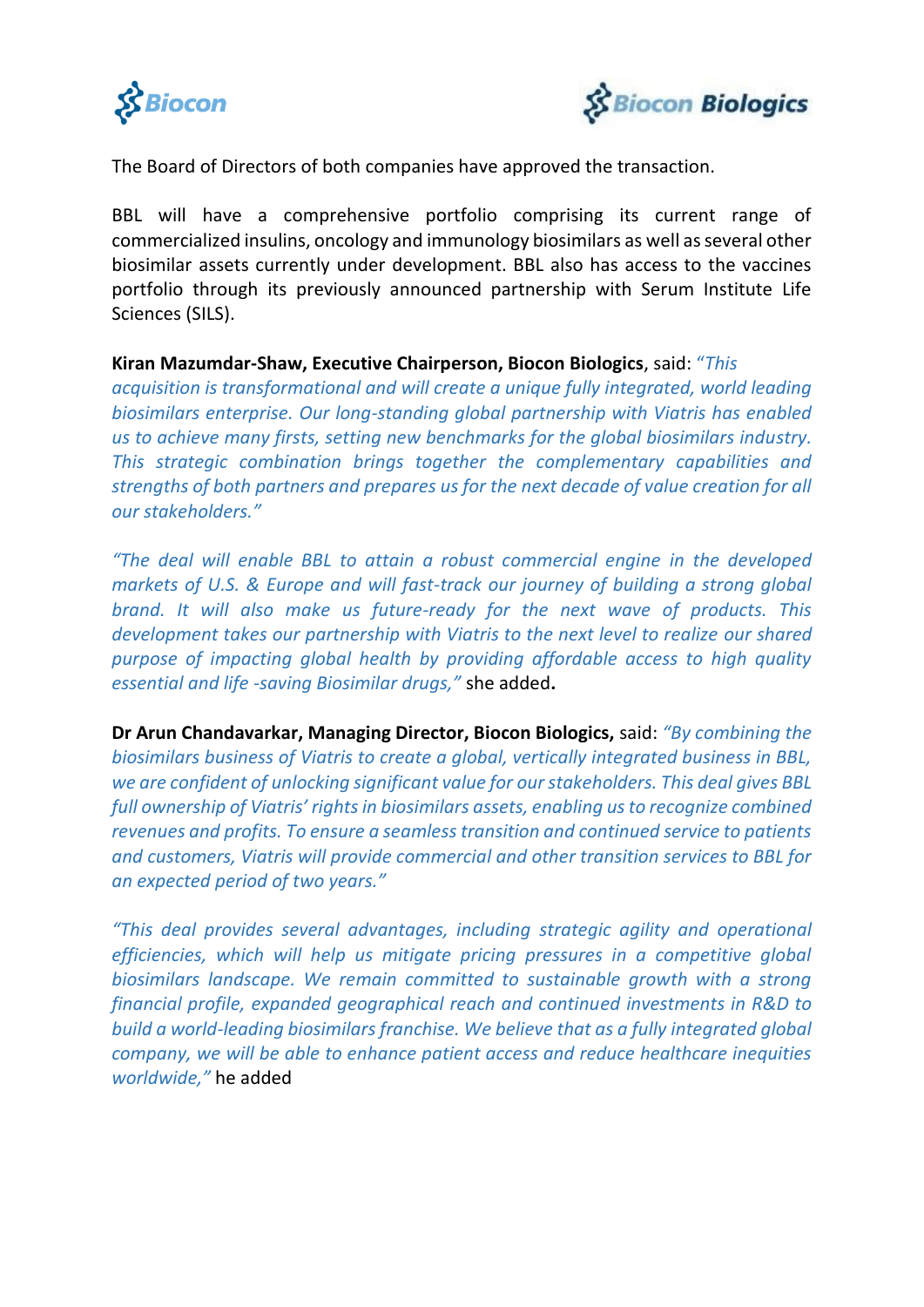



**Robert J. Coury, Viatris' Executive Chairman** said**:** *"Our unique collaboration with Biocon began more than a decade ago, even before a biosimilars pathway was defined in most countries. During that time, we have experienced many successes, and today is no exception as we join together to create a new, uniquely positioned world class vertically integrated biosimilars leader. This transaction will allow Viatris to continue to participate in the global biosimilars space in a more optimized way, while also allowing us to accelerate our own financial priorities."*

### **COMPELLING STRATEGIC RATIONALE**

### **Financial Rationale**

Post closure of the deal, BBL will realize the full revenue and associated profits from its partnered products; a step-up from its existing arrangement with Viatris.

The deal will expand BBL's EBITDA base and strengthen overall financials, enabling investments for sustained long- term growth.

### **Synergises End- to- End Capabilities**

Our longstanding relationship with Viatris and experience in co-development of products positions us well to maximize value from this transaction for all our stakeholders.

The deal will lead to operational efficiencies across the complete value chain and build agile capabilities in development, manufacturing, regulatory, supply chain and commercialization in developed and emerging markets.

### **Expands Global Reach**

Combining Viatris' biosimilars business with BBL accelerates the build out of our commercial capability in developed markets in order to become a strong global brand with a direct presence in U.S., Europe, Canada, Japan, Australia and New Zealand.

### **Large Biosimilars Portfolio**

BBL currently has a portfolio of 20 biosimilars. The acquisition of biosimilars assets of Viatris significantly strengthens BBL's position in providing affordable access to patients through its portfolio in diabetes, oncology, immunology and other noncommunicable diseases. It also prepares BBL for greater success with the commercialization of its future pipeline.

By integrating Viatris' portfolio, BBL will have one of the broadest and deepest commercialised biosimilars portfolio in the industry: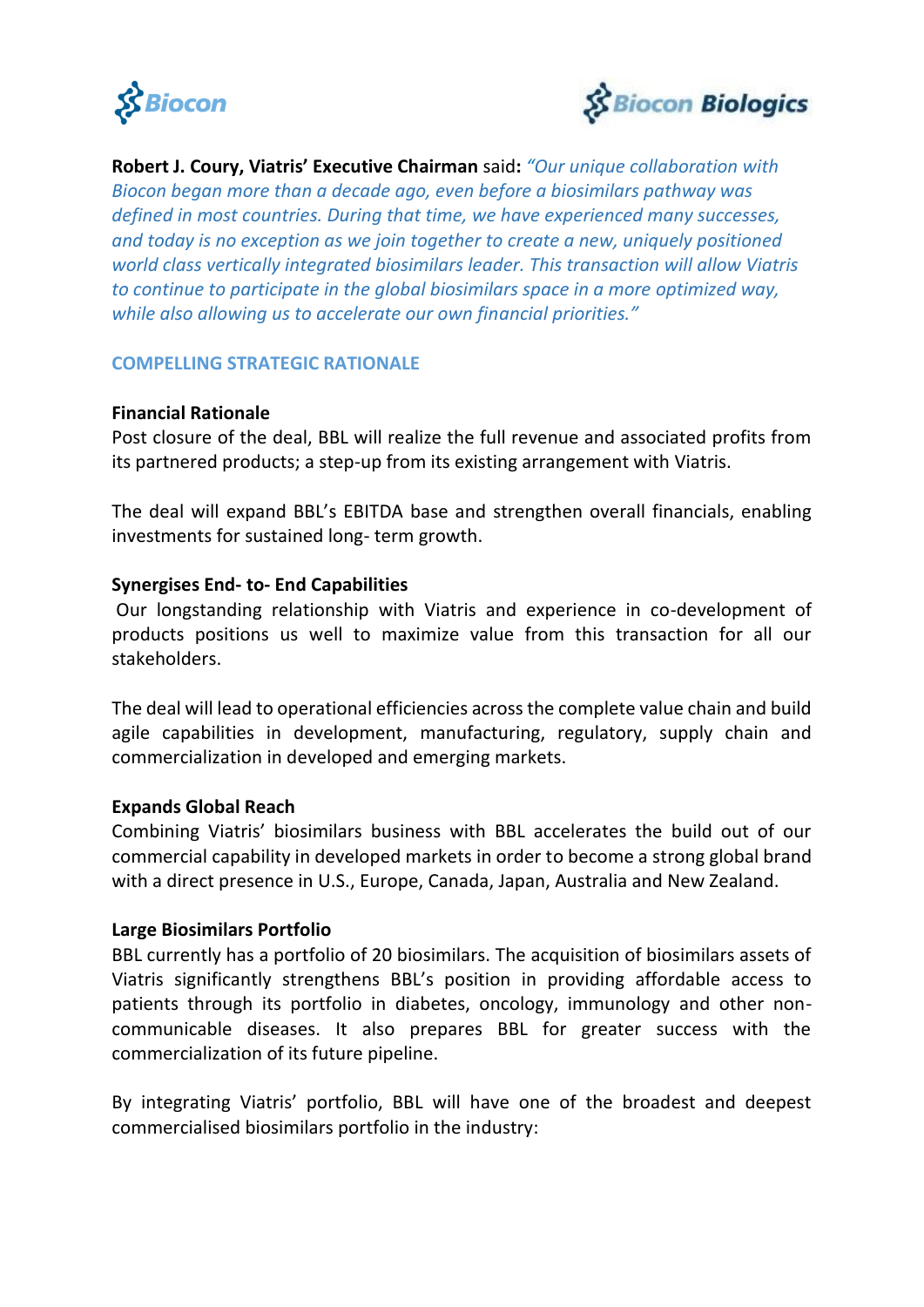



- Comprehensive biosimilar insulins portfolio, including rh-Insulin, bGlargine and bAspart;
- A growing biosimilar oncology portfolio, including bTrastuzumab, bBevacizumab, bPegfilgrastim;
- A significant presence in autoimmune segment through in-licensed products like bAdalimumab, bEtanercept.

# **TRANSACTION DETAILS**

Viatris will receive cash consideration of USD 2 billion on closing of the transaction and up to USD 335 million as additional payments expected to be paid in 2024. Additionally, upon closing of the transaction, BBL will issue USD 1 billion of Compulsorily Convertible Preference Shares (CCPS) to Viatris, equivalent to an equity stake of at least 12.9% in the Company, on a fully diluted basis.

The transaction is expected to close in 2H-2022, subject to satisfaction of closing conditions (including certain regulatory approvals). The companies will also enter into a Transition Services Agreement, pursuant to which Viatris will provide certain transition services, including commercialization services, for an expected two-year period. Viatris also will pay USD 50 million to BBL to fund certain capital expenditures.

### **BBL Acquires:**

- Viatris' global commercial infrastructure in developed and emerging markets
- Viatris' global biosimilars business with an estimated revenue of USD 875 million and EBITDA of USD 200 million for CY 2022 and estimated to exceed USD 1 billion in revenue next year
- Viatris' rights in all biosimilars assets including its in-licensed portfolio and an option to acquire Viatris' rights in bAflibercept
- **Transition services for an expected two-year period to ensure a seamless** transition with partners and continued services to patients and customers

### **Deal Financing**

The cash payment of USD 2 billion to be funded by ~USD 800 million raised through equity infusion in BBL and the remainder to be funded by debt, additional equity or a combination thereof.

BBL has received expressions of interest from financial institutions for debt financing and equity commitments from existing shareholders.

# **GOVERNANCE UPDATE**

Kiran Mazumdar-Shaw will continue as the Executive Chairperson of BBL. Viatris will designate Rajiv Malik, President of Viatris, to serve on the BBL Board.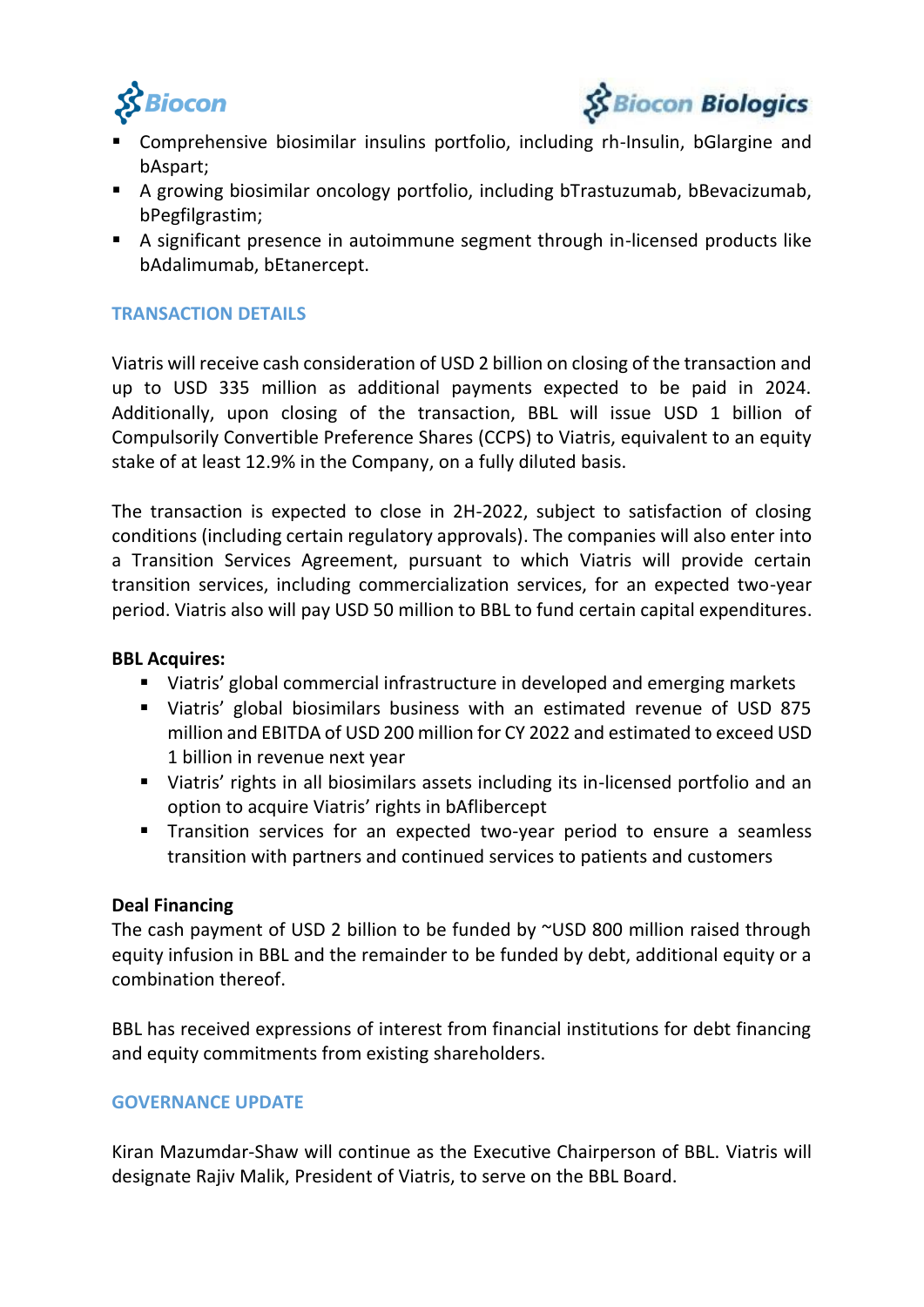



We see minimal overlap of roles in the two organizations due to the complementary nature of our teams thereby facilitating seamless integration of the two businesses.

### **Advisors**

Allegro Capital served as the financial advisor to BBL. Goodwin Procter and Shardul Amarchand Mangaldas served as BBL's legal advisors to this transaction.

### **About Biocon Biologics Ltd.**

Biocon Biologics Ltd., a subsidiary of Biocon Ltd., is a fully integrated global biosimilars organization. It is leveraging cutting-edge science, innovative tech platforms and advanced research & development capabilities to lower costs of biologics therapies while improving healthcare outcomes. It has a strong research pipeline of biosimilar molecules across diabetes, oncology, immunology and other non-communicable diseases. Five molecules from Biocon Biologics' portfolio have been taken from lab to market in developed markets like U.S., EU, Australia, Canada, Japan and key emerging markets. It has many firsts to its credit including the most recent U.S. FDA approval of the world's first interchangeable biosimilar, awarded to its Insulin Glargine, which has been commercialized gin the U.S. in 2021. Biocon Biologics has a strategic alliance with Serum Institute Life Sciences to address the inequitable access to life saving vaccines and biologics globally. With a team of ~4,800 people, Biocon Biologics is committed to transforming healthcare and transforming lives by enabling affordable access to millions of patients' worldwide.

**Website: www.bioconbiologics.com**

**Follow us on Twitter: @BioconBiologics** for company updates

### **About Biocon Limited**

Biocon Limited, publicly listed in 2004, (BSE code: 532523, NSE Id: BIOCON, ISIN Id: INE376G01013) is an innovation-led global biopharmaceuticals company committed to enhance affordable access to complex therapies for chronic conditions like diabetes, cancer and autoimmune. It has developed and commercialized novel biologics, biosimilars, and complex small molecule APIs in India and several key global markets as well as Generic Formulations in the US and Europe. It also has a pipeline of promising novel assets in immunotherapy under development.

**Website: www.biocon.com; Follow-us on Twitter: @bioconlimited** for company updates